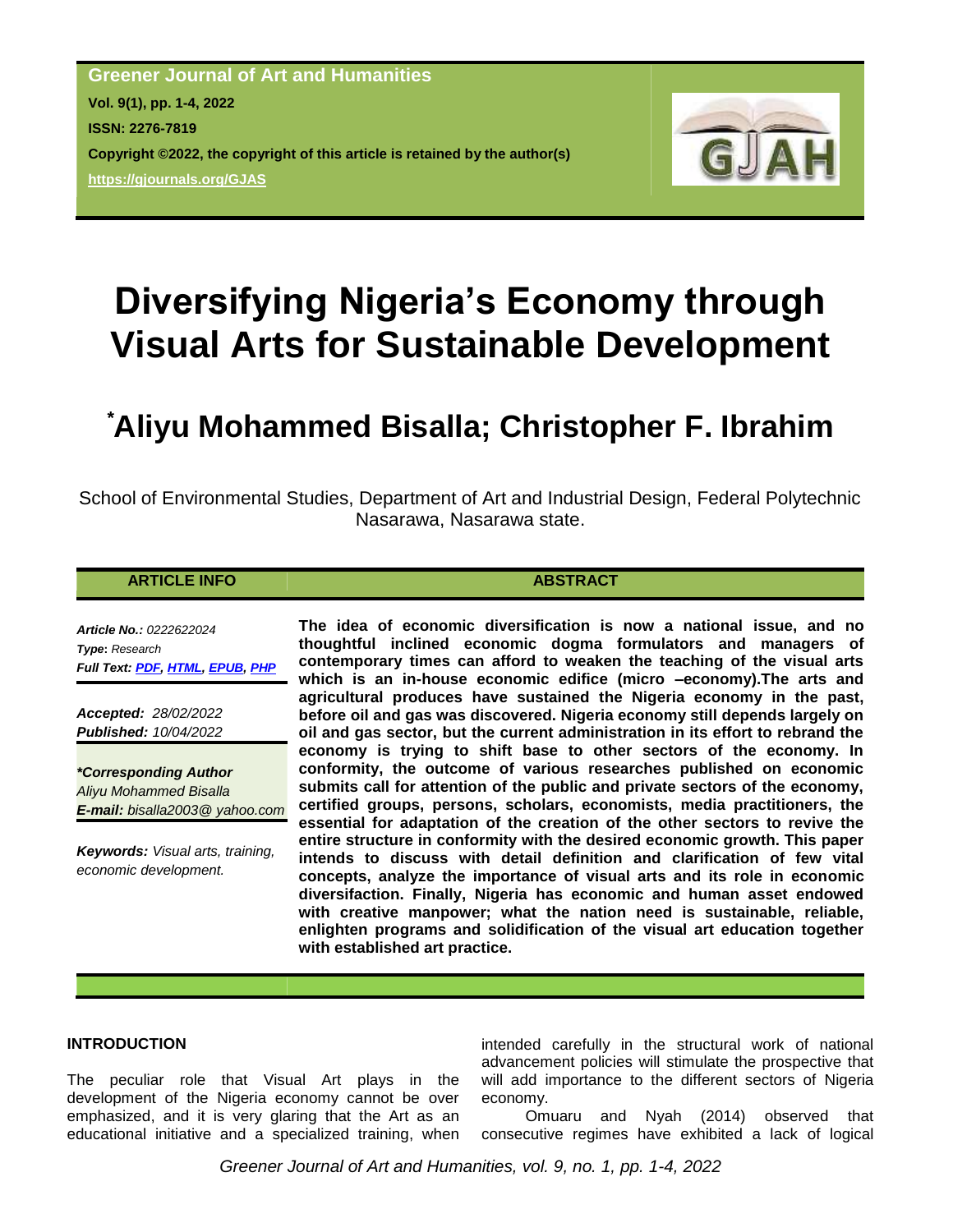aptitude and political will to link the arts and the economy. This has caused negative influence on the economy and the overall aesthetic significance to education. Every national of any country needs the economic resilience of his or her country's lively economy that must indicate to the comfort of the citizens. The authors further expressed those current economic growth guides for a smart professor who might be a mysterious nonsense to a rural dweller who possibly cannot feed on a three square meal. Therefore, a humble clarification of urbanized economy to an average Nigerian is to make ends meet. This paper points out the opportunities in the arts that would stir national economic growth that will reflect on the populace.

In similar submission, Oyedemi, (2015) posits that Nigeria has boundless artistic prospective in the visual arts, in which, when harnessed can add to the development of our indigenous economy like any other source of income, and even much more than oil and gas contributed. Our view on economic growth guides is narrow when it comes to art in the face of current economic experiments. For example, the visual arts in developed communities like the United States of America, United Kingdom and the Asian nations have accomplished considerable advancement than countries of Africa. Nigeria"s reserves in visual arts still depend mainly on foreign inspirations. The role played by Visual art in the Nation"s economic growth and development cannot be over emphasized. Various writers have elucidated over time on the significance of arts to economic development. This sector of the economy needs serious consideration in other to maximize its possibilities. Joe, et al, (2010) argued that if the visual arts are properly organized, there would be a sustainable instrument for national growth.

#### **The Concept of Art**

The encyclopedia Americana International *(*1995), in Godwin, (2009) maintained that Art is a challenging theory to describe because it's broad impact. The term "art" originates from "ars", the Latin term for "skill", which is a remarkable aptitude that is noticeable in any social effort as ability, as practical to visual art of synthetic project, print and construction. Though this preserves the unique connotation, "the art of cooking". Art therefore, to others is an attempt to create forms that appeal to our minds, which is beyond mere picture making, painting or sculpture in our environment. Similarly, art is one of the skills in producing an object in its extra practice, but a worldwide linguistic in visual practice. Art is furthermore measured as a process and as well as an invention. As a process, it means it involves phases through which we give sensuous and tangible appearance to our ideas and moods about the domain. As an invention, it means it can be imageries, structures, nutrition, attires, instrument, song, dance, drama, amongst others.

Obizue,(2000) argued that there is no single and generally accepted definition of Art, any definition that take care of the activity(process)and the art work (product) could be accepted as a good definition of Art. It is also in that regard that Egonwa,(1988) maintained that art is the result of the manipulative skills applied by man usually a gifted person to express an idea in a chosen medium, which divorced from any uses to which it may be put, that has the sole purpose of growing a rewarding emotional experience.

Nevertheless, art means the visual arts as it is generally used today, the part of creative aspects that is pursued to connect mainly through our sense of perception. Consequently, art can be said to be; dramatic arts, Liberal arts and visual arts. Dramatic arts include music and dance. However the liberal arts include antiquity, critical thinking, poetry and literature. Visual arts comprise visual and applied arts. Visual arts; which include drawing, painting and sculpture, while applied arts comprise of graphic design, textiles design, metal design, architecture and ceramics, artistic activities, are the usual means of developing the artistic capacity of the individual and for noticing and providing for one"s expressive needs. Edesi, (2014) in similar submission upheld that arts are practically concerned courses alongside the theory. Which includes the followings; painting, drawing, sculpture, architecture, ceramics, textiles, photography, graphics, interior decoration and furniture. These are widely practiced areas of interest today. Other courses related to the arts that are also practiced are theatre and performing arts, which includes; music, dance, film and video arts.

### **The Role of Art Education in Economic Development**

The pride of any nation is the graphical environment which depends on her survival. Any

Man-made object we see around is the outcome of the visual skills of a "designer" – whether it is an architect, a Scenery, Custom, realistic or industrial designer, an illustrator and Photographer. Art involves a wide discipline that need to be studied by Individuals, for effective job opportunity and income generation. Thus, many people assume that to study Art, one will only end up being a professional artist; as this is far from being the truth, artistic knowledge and experiences are capable of changing individuals to be creative in whatever field they featured.

Omuaru and Nyah, (2014) quoted Blakeslee (1994) "*we know from experience that no one can assert to be actually educated without basic knowledge and skills in the arts"*. Though, Blakeslee articulates American understanding, the case may be different in Nigeria as majority of our decision makers and other influential persons may not have been effectively exposed to arts in the school, and may likely disregard it in some unusual way, yet they use the products of art. They express superstitions, hypersensitive on issues regarding religion and the arts, and brand it as "fetish". Majority of them who turn in this way could be psychotic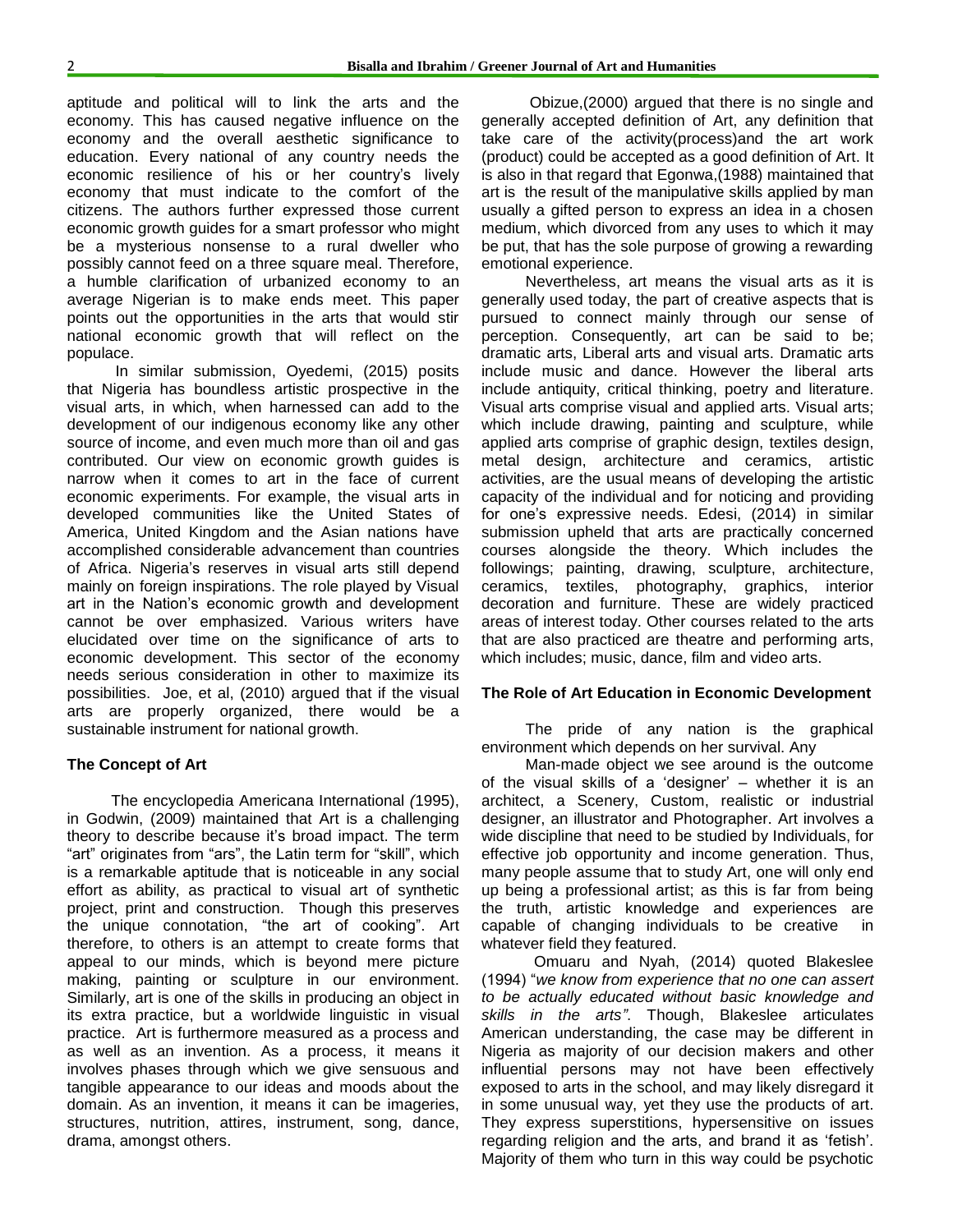from childhood when offered with toys and artworks, which eventually leads to misconception. Clergymen and spiritual leaders ignorantly mislead people fundamentally live behind the time and carry along the consciousness of the past.

In the light of the above, Ajakeye,( 1982) in Enamhe, (2004) lamented that Art was previously not accepted as a main subject in schools, and as such, Parents discouraged children from studying art expressing that art is for indolent people and for persons who cannot do better in life. Bisalla and Adeyemi, (2016) still maintained that the significance of Visual art education in economic diversification cannot be over emphasized, therefore visual arts education is the ingredient of socioeconomic and political stability of a nation and its economic survival. For quiet sometime now Nigerians have adopted education as an official component for achieving socio- economic stabilities and political survival, Visual art education is expected to create a true democratic Nigerian society and a spring board for economic diversification.

Oyedemi (2015) lamented those Arts especially images on canvas and other supports has been an object of great asset in the  $21<sup>st</sup>$  century, and Nigeria economy is now diversified for income generation as people look at other sectors of the economy to earn their living especially in the areas of visual arts. It is worth to note that some paintings of the great artist like Picasso were on auction for 300million dollars today.

Omuaru and Nyah, (2014) sees Art as an educational enterprise and a specialized practice, when intended conscientiously within the border work of domestic growth strategies will project prospectives that will enhance significance to the micro and macro economy of Nigeria. Unfortunately, previous governments of the country have shown no interest in connecting visual arts to the nation"s economy.

### **The Practicing Arts and Economic Development Product Design**

This fact remains crystal clear that from the prehistoric times the artist is a maker, a product designer and a producer of inventive concepts in principle and training. The creative talent of the artist is exploited by the industrialists.

Buser, (2006) reported that one of the first early generation artist, Leonardo Da Vinci in his "resume", he emphasized his skill at inventing instruments of war such as fabricated bridges, siege machines, explosives, mortars, armored boats and mining techniques, primitive tanks , catapults, guns, and other firearms. Nowadays, the creative and knowledgeable skills of the artist are embraced for the production of range of products, like household objects, cars, air crafts and ships.

Omuaru and Nyah, (2014) maintained that numerous industrialized and business companies have departments responsible for the production of creative goods. The automobile is one of the companies that deal with aesthetic forms that are of high artistic quality.

Significantly the artists' visual impression effects the engineers and technicians imagination. Nevertheless, the aestheticians craft cannot be evaded when one views the interiors of automobiles.

#### **Importance of Economic Diversification**

It is glaring that the contrary significance of complete reliance on trade in oil amplified the requirement and request to expand Nigerian economy that is largely depended on oil to non-oil export trade. Advocates of this augmented percentage of non-oil export; dispute on the non-oil trade has great proficiencies in driving Nigerian economy to a more preferred progressive development. Therefore, Esu,(2015) reported Onwualu,(2012) that *"the significance sequence attitude to agriculture is capable to open up the trade and create numerous activities, that will skillfully provide jobs and enhance industrialization and therefore makes the non-oil sub-sector to hold the champions for upcoming Nigeria's feasible economic development".* Nevertheless, successive Nigerian governments have made determinations over time to propagate the non-oil export trade by instituting reassuring programs, most of these policies documented variable notches of achievements, for example, the strategy of industrial development in the 1960s, occupation liberalization programme in form ( SAP) of the early 80s and trade advancement program in the 90s, that was implemented through increased strategy sustenance to Small and Medium Scale Enterprises (SMEs) which were made in other to improve output and therefore, ship of indigenous goods.

Abdullahi, (2018) opines that "the way forward to economic diversification, sustainable growth and development that any successful diversification of the Nigerian economy would require complete fiscal and monetary policy reorientation" Which in so doing there should be a strategic shift by targeting massive investments that transform the lives of the people and qualities of the resources of our nation can be achieved. The author further states that Nigerians must imbibe a mindset that is patriotic, progressive and willing to make hard choices and sacrifices in life styles and consumption habits. The foremost multi-billionaire businessman and investor, Aliko Dangote, correctly understood the imperatives of growth when he remarked while talking to a group of businessmen" what prompted the nation to go into stagnation was deficiency of progression. Except development is trendy in diverse segments of the economy, it would be difficult for the economy to stand on its own." The author identified further the types of growths that are expected in a successful economic growth and development; demographic (natural population increases and migration) and economic (per capita output). Only the latter accounts for improvements of living standards, if it outpaces the former, growth therefore, requires massive investments in physical and human capital. To catch up with the rich countries and attain higher standards of